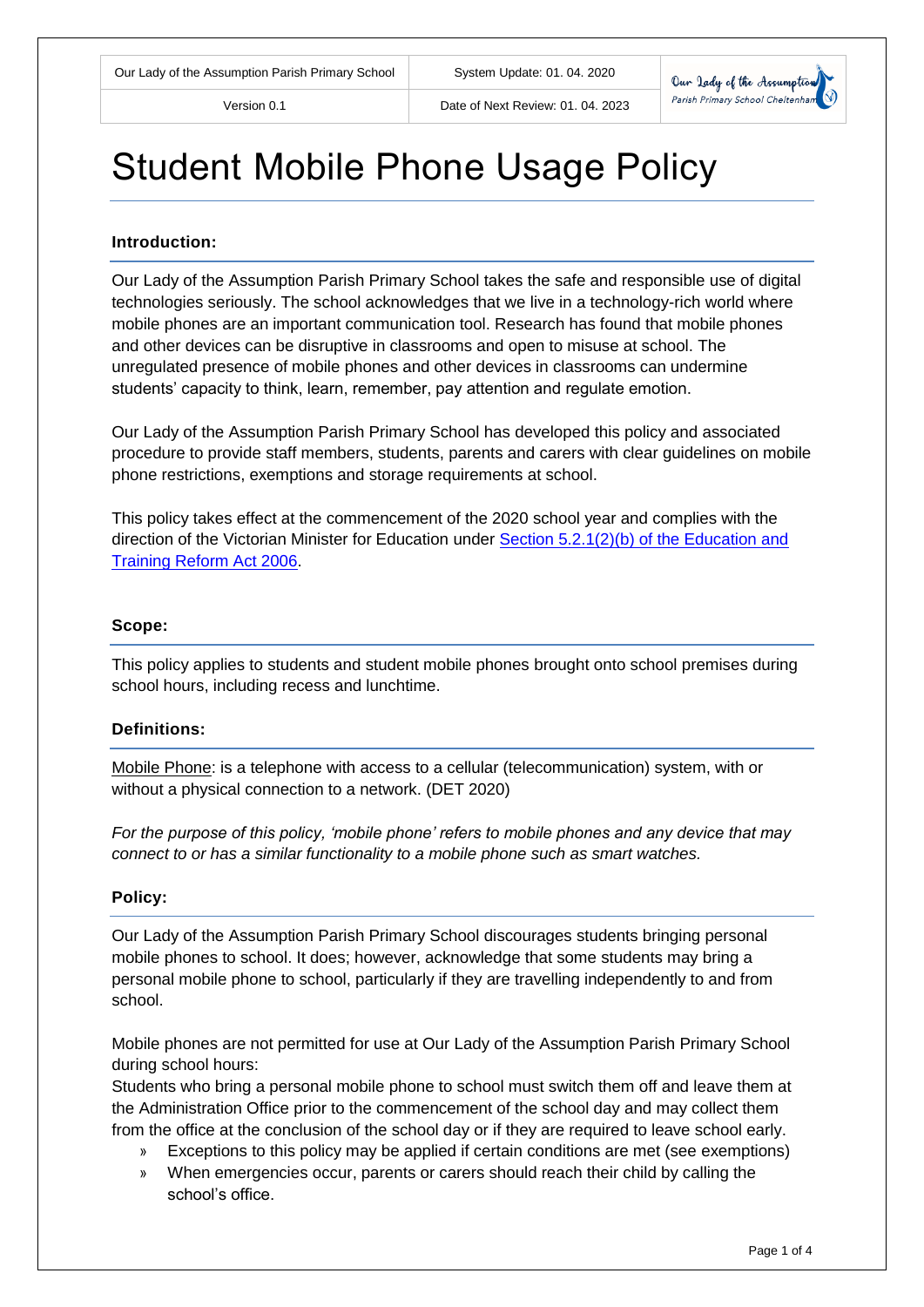

#### **Implementation:**

#### **Personal Mobile Phone Usage:**

In accordance with the [Victorian Department of Education & Training's Mobile Phones Policy](https://www.education.vic.gov.au/school/principals/spag/safety/Pages/mobilephones.aspx) issued by the Minister for Education, personal mobile phones must not be used at Our Lady of the Assumption Parish Primary School during school hours, including lunchtime and recess, unless an exception has been granted.

Where a student has been granted an exception, the student must use their mobile phone for the purpose for which the exception was granted, and in a safe, ethical and responsible manner.

## **Secure Storage:**

Personal mobile phones owned by students at Our Lady of the Assumption Parish Primary School are considered valuable items and are brought to school at the owner's (student's or parent/carer's) risk. Students are encouraged not to bring a mobile phone to school unless there is a compelling reason to do so. (Ie… they are travelling independently to and from school or an exemption has been granted).

Where students bring a personal mobile phone to school, Our Lady of the Assumption Parish Primary School will provide secure storage. Secure storage is storage that cannot be readily accessed by those without permission to do so.

Students who bring a personal mobile phone to school must switch them off and leave them at the Administration Office prior to the commencement of the school day and may collect them from the office at the conclusion of the school day or if they are required to leave school early.

Students, parents & carers must note that Our Lady of the Assumption Parish Primary School does not maintain accident insurance for accidental property damage or theft. Students and their parents or carers are encouraged to obtain appropriate insurance for valuable items.

#### **Enforcement:**

Students who fail to secure their personal mobile phone as outlined in the school's Mobile Phone Usage Policy:

#### *First Offence:*

- » Will have their device confiscated and returned to them at the end of the school day.
- » The student will receive a verbal warning and be reminded of their responsibility to secure their personal mobile phone in accordance with this policy.

#### *Second Offence:*

- » Will have their device confiscated and returned to them at the end of the school day.
- » Contact will be made with the student's parents or carers reminding them of their child's responsibility to secure their personal mobile phone in accordance with this policy.
- » Parents and Carer's will also be informed that their child's failure to comply with the school's Mobile Usage Policy and the [Victorian Department of](https://www.education.vic.gov.au/school/principals/spag/safety/Pages/mobilephones.aspx) Education & Training's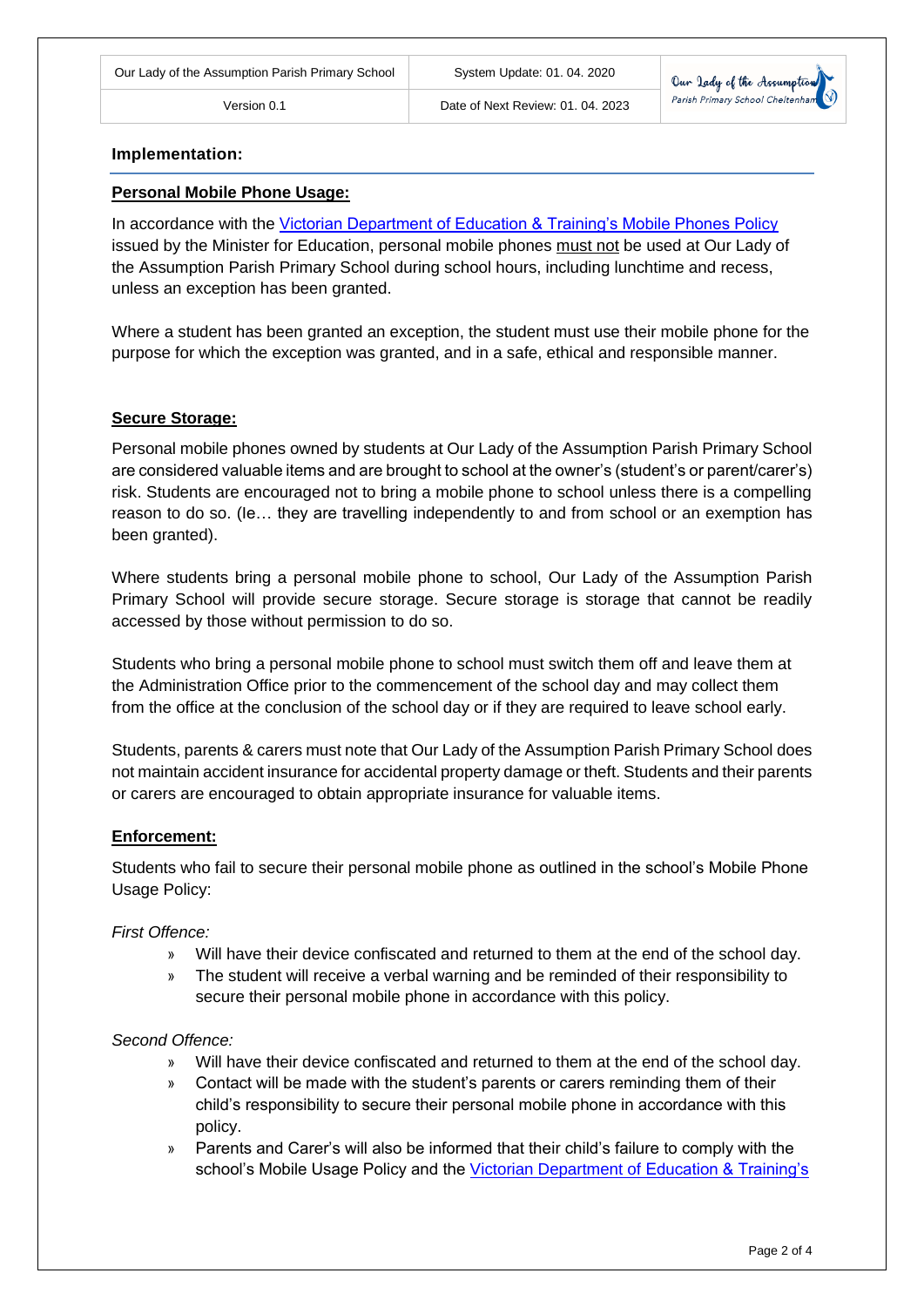[Mobile Phones Policy](https://www.education.vic.gov.au/school/principals/spag/safety/Pages/mobilephones.aspx) may result in disciplinary action, consistent with our school's existing student engagement polices.

*Third Offence:*

- » Immediate contact will be made with the student's parents & carers requesting them to attend school to collect their child.
- » Will have their device confiscated and only returned to their parents or carers upon their arrival at the school to collect their child.
- » A meeting will be scheduled with the parents, carers and their child to discuss disciplinary action which, at the discretion of the Principal or their nominee may include suspension.

# **Refusal to Comply:**

Where a student refuses to comply with the school's Mobile Phone Usage Policy or hand over their personal mobile phone, immediate contact will be made with the student's parents & carers requesting them to attend school to collect their child.

A meeting will be scheduled with the parents, carers and their child, to discuss disciplinary action consistent with our school's existing student engagement polices.

## **Inappropriate Use of Mobile Phones:**

Students who use their personal mobile phones inappropriately at Our Lady of the Assumption Parish Primary School may be issued with consequences consistent with our school's existing student engagement polices.

The inappropriate use of personal mobile phones is any use of the device during school hours, unless an exception has been granted. The inappropriate use of a personal mobile phone also includes:

- » The use in any way that disrupts the learning of others;
- » Sending inappropriate, harassing or threatening messages or phone calls;
- » Engaging in inappropriate social media use including cyber bullying;
- » Capturing video, images or voice recordings, of people, including students, staff members and other members of the school community without their permission;
- » Capturing video, images or voice recordings in the school toilets, changing rooms, swimming pools and gyms;
- » Use during testing and assessment.

# **Exemptions:**

Exemptions to this policy may be applied during school hours where certain conditions are met. There are three categories for exemption:

- » Learning related exemptions;
- » Health and wellbeing-related exceptions;
- » Exceptions related to managing risk when students are offsite.

Exemptions may only be granted by the principal, or their nominee upon a formal request from a student's parent or carer. All exemptions must be documented noting that, to avoid administrative